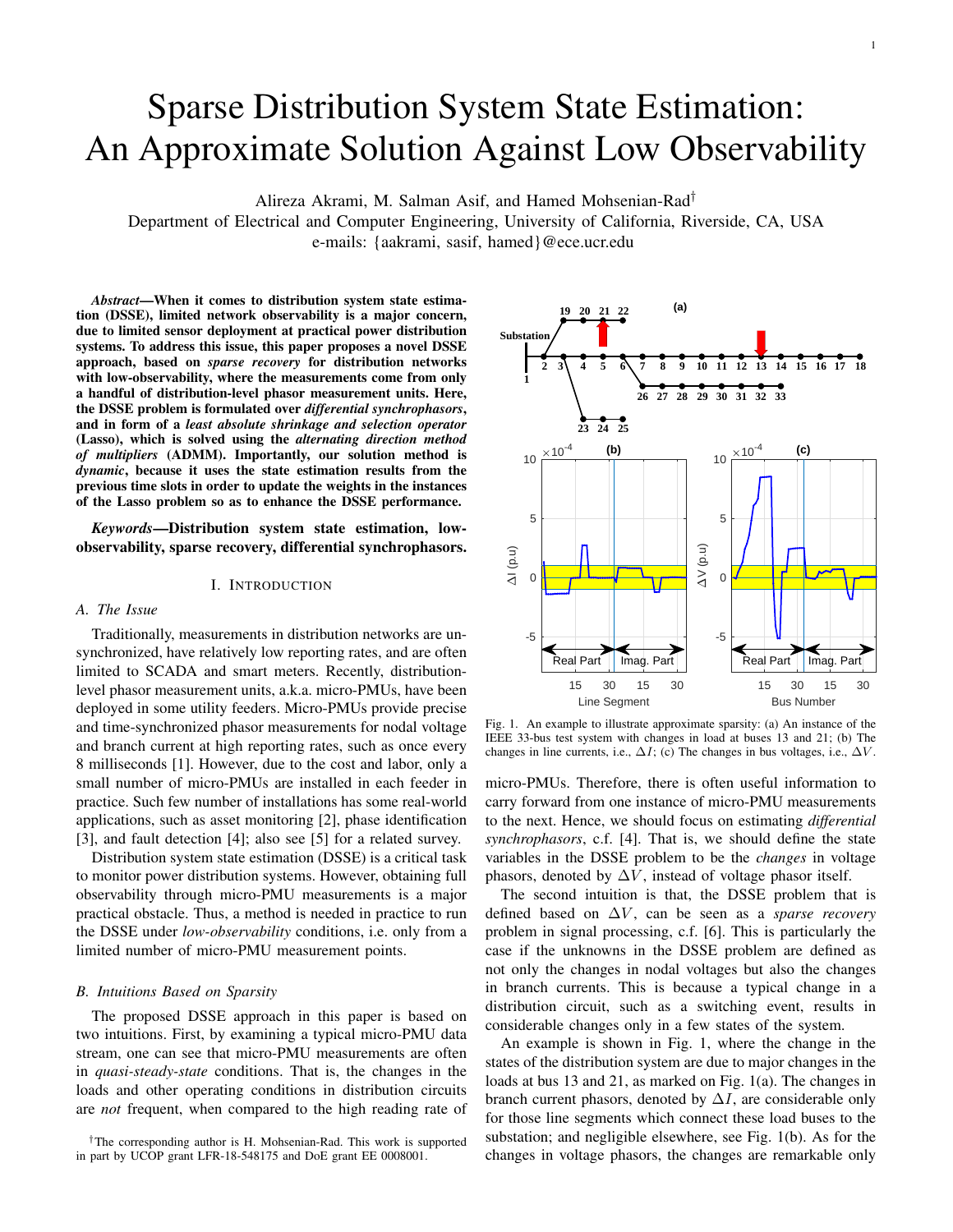for a subset of buses, in particular at those closer to the buses with load change. Also, the changes are more significant for the real parts rather than the imaginary parts, see Fig. 1(c). We can see that if we approximate the smaller state values that reside within the *zero approximation region*, i.e. the yellow ribbon in the figures, many of the entries in the overall vector of system states will be zero, making it a *sparse* vector.

#### *C. Summary of Contributions*

The main contributions in this paper are as follows:

1) Developing a new formulation for the DSSE problem in low-observable distribution networks, per the intuitions that we listed in Section I.B, such that we can treat the underdetermined DSSE problem as a sparse recovery problem.

2) Developing a *dynamic reweighting* algorithm to solve the formulated DSSE problem. It comprises a basic *alternating direction method of multipliers* (ADMM), plus a mechanism to update the coefficients in the objective function based on the state estimation solutions in the previous time slots.

3) Conducting numerical case studies and comparing the performance of the proposed method with that of a conventional weighted least square (WLS) method aided by pseudo-measurements. We also conduct sensitivity analysis to investigate the impact of choosing the design parameters.

#### II. RELATED WORK

A common approach to address low-observability conditions is to use pseudo-measurements, such as historical data from smart meters, in order to turn the under-determined system of equations in the DSSE problem into an overdetermined type. However, for any DSSE method that uses pseudo-measurements, the accuracy of the DSSE solution directly depends on the accuracy and the overall data quality of the pseudo-measurements that are being used. For instance, in [7], the deviations in load profiles are used as pseudomeasurements for the purpose of solving the DSSE problem. A key issue is to construct more realistic load profiles to improve the accuracy of the corresponding DSSE solution.

Recently, machine learning is also used to resolve the observability issue in DSSE problems. The data-driven techniques in this context are again mostly utilized to generate high fidelity pseudo-measurement. For example, in [8], a Bayesian state estimator is developed via deep learning, wherein the system states and measurements are modeled as random variables with joint probability distributions. However, the challenge remains in practice on how to obtain the unknown joint probability distribution among the random variables through a learning mechanism, based on limited measurements.

Compressed sensing and sparse signal recovery has also recently attracted some attention to deal with low-observability in DSSE, such as in [9]. However there is a fundamental difference between this paper and the work in [9], and that is the fact that here we define the DSSE problem based on *differential synchrophasors*, as we pointed out earlier. This results in immediately branching away from [9] in our problem formulation, and subsequently our proposed solution methods. This is an important distinction, because one can make a stronger and more practical case for sparsity in the DSSE problem when the states of the system are defined based on the differential current and voltage synchrophasaors. Another drastic difference with [9] is that our proposed method is in a *dynamic* approach, where it uses the state estimation results from the previous time slots so as to update the weights of objective function of the state estimation problem to improve its performance, while approach in [9] is static.

#### III. SPARSE DSSE METHOD

# *A. Standard DSSE Problem*

### Consider a typical linear DSSE problem [10]:

$$
z = Hx + e.\t\t(1)
$$

As in [10], we assume that the measurements come from micro-PMUs. However, given the scope of this paper, suppose the number of micro-PMUs is very limited, which results in a low-observability condition. Accordingly, we define  $z \in \mathbb{R}^m$ as the vector of micro-PMU measurements that includes *m* distinct nodal voltage and branch current phasors at all micro-PMU locations,  $x \in \mathbb{R}^n$  is the vector of state variables and *H* is the measurement function matrix of size  $m \times n$ .

If Problem (1) is an under-determined system of equations, then the DSSE problem has low-observability, and it has infinite number of solutions. Thus, in order to find the unique solution of the system states, Problem (1) should be modified.

#### *B. Reformulated DSSE Problem*

To deal with the low-observability conditions, we select the system state variables as the changes in the voltage phasors of all buses at time slot t in comparison with time slot  $t - 1$ and denote the resulting vector by

$$
x^{t} = \left[ \begin{array}{c} \Delta V_{j,r}^{t} \end{array} \right] \Delta V_{j,i}^{t} \left]^{T}, \tag{2}
$$

where

$$
\begin{cases}\n\Delta V_{j,r}^t = V_{j,r}^t - V_{j,r}^{t-1} \\
\Delta V_{j,i}^t = V_{j,i}^t - V_{j,i}^{t-1}\n\end{cases} \forall j \in \mathcal{N}_{nodes}, \forall t \in \mathcal{T}.
$$
\n(3)

Here,  $\Delta V_{j,r}^{t}$  and  $\Delta V_{j,i}^{t}$  denote the real part and imaginary part of the voltage phasor difference at node *j*, respectively, and  $\mathcal{N}_{nodes}$  denotes for the set of all buses on the network.

Similarly, at each time slot  $t$ , we define the changes in the current phasor on the line between bus  $k$  and bus  $l$  as:

$$
\Delta I_{kl,r}^t = G_{kl} (\Delta V_{k,r}^t - \Delta V_{l,r}^t) - B_{kl} (\Delta V_{k,i}^t - \Delta V_{l,i}^t) \n\Delta I_{kl,i}^t = B_{kl} (\Delta V_{k,r}^t - \Delta V_{l,r}^t) + G_{kl} (\Delta V_{k,i}^t - \Delta V_{l,i}^t)
$$
\n(4)

where  $G_{kl}$  and  $B_{kl}$  denote the conductance and the susceptance of line *kl*, respectively. The equations of the form in (4) can be defined for  $\forall kl \in \mathcal{N}_{branch}$ , where  $\mathcal{N}_{branch}$  denotes the set of all line segments in the network.

Next, we define the vector of the measurements as follows:

$$
z^{t} = \left[\begin{array}{c} \Delta V_{j,r}^{t} & \Delta V_{j,i}^{t} & \Delta I_{kl,r}^{t} & \Delta I_{kl,i}^{t} \end{array}\right]^{T}
$$
  
\n
$$
\forall j \in \mathcal{M}_{node}, \quad \forall kl \in \mathcal{M}_{branch},
$$
 (5)

where  $\mathcal{M}_{node}$  and  $\mathcal{M}_{branch}$  denote the set of nodes and lines whose voltage and currents are measured by micro-PMUs. By replacing  $x^t$  from (2) and  $z^t$  from (5) in (1) we can obtain a reformulated version of the standard DSSE problem.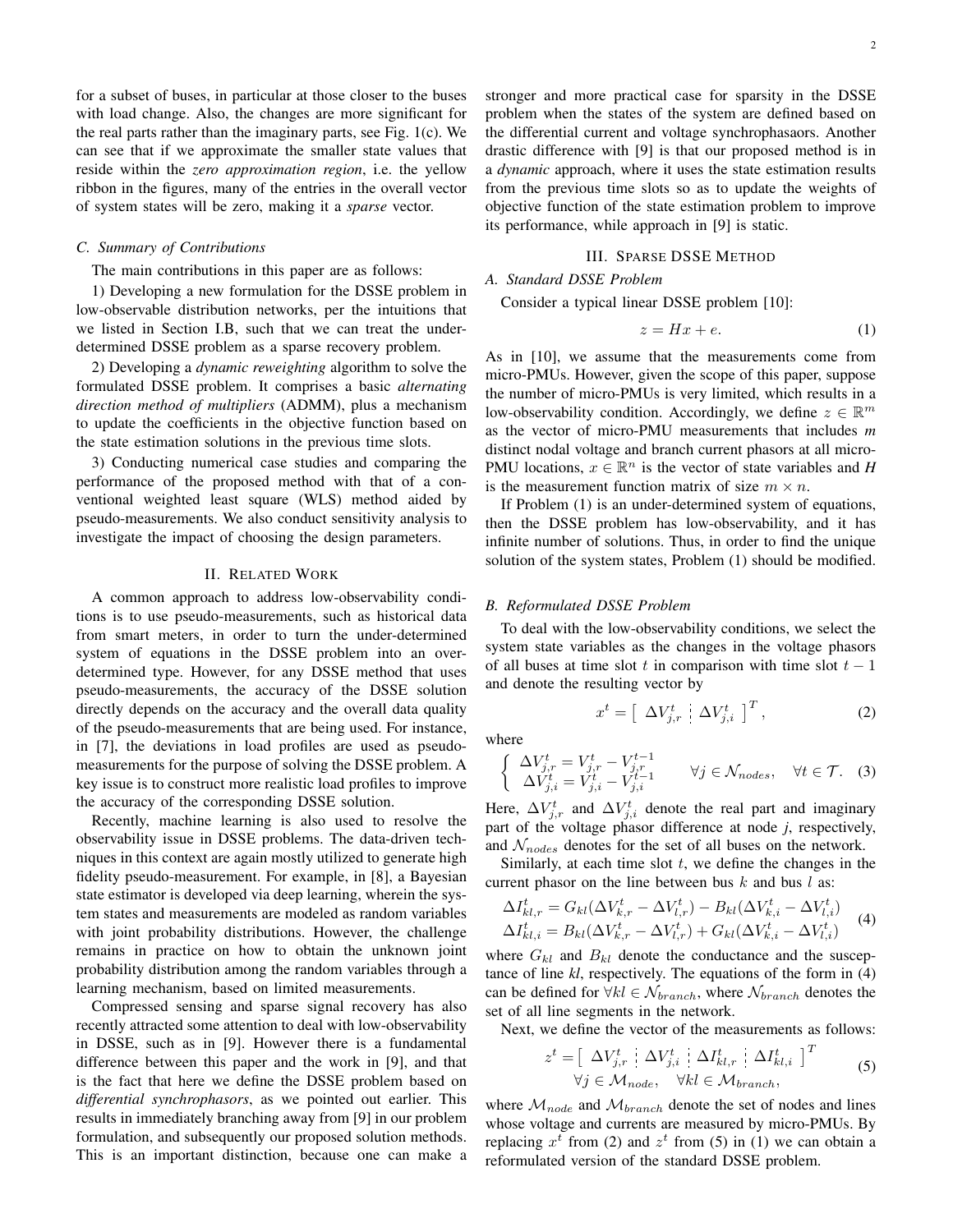#### *C. DSSE as a Sparse Recovery Problem*

From Section I.B, we know that the vector of changes in voltage phasors is a somewhat sparse vector. If we now incorporate the changes in current phasors as auxiliary variables, within the state variables, then the resulting vector of unknowns  $x<sup>t</sup>$  becomes even more sparse. In this regard, we can further adjust the system states as follows:

$$
x^{t} = \left[\begin{array}{c} \Delta V_{j,r}^{t} & \Delta V_{j,i}^{t} & \Delta I_{kl,r}^{t} & \Delta I_{kl,i}^{t} \end{array}\right]^{T}
$$
  

$$
\forall j \in \mathcal{N}_{node}, \quad \forall kl \notin \mathcal{M}_{branch}.
$$
 (6)

The reformulated DSSE problem in Section III.B can now be seen as a sparse recovery problem, which is formulated as a *least absolute shrinkage and selection operator* (Lasso) [6]:

$$
\min_{x^{t}} \frac{1}{2} \|z^{t} - Hx^{t}\|_{2}^{2} + \lambda \|x^{t}\|_{1}.
$$
 (7)

where the first term is the estimation error and the second term with  $\ell_1$ -norm is the *sparsity regularizer*, which limits the number of non-zero entries of  $x^t$  through the penalty factor  $\lambda$ . Importantly, we can determine the *zero-approximation region* in Fig. 1 by adjusting the value of  $\lambda$ . It should also be noted that corresponding values in  $z<sup>t</sup>$  to newly added unknowns of  $x<sup>t</sup>$  (i.e. changes in current phasor for segments without micro-PMU measurement) are zero. In fact, we move  $\Delta I_{kl}^{t}$  in (4) to the right side of equation and incorporate the constraints in (4) in the formulation in  $(7)$  as part of matrix H. Therefore, we do not need to include them as separate constraints.

#### IV. DYNAMIC SOLUTION APPROACH

#### *A. Basic Iterations*

The optimization (7) is convex but non-smooth, c.f. [11]. A computationally convenient way to solve (7) is to use ADMM [11]. In this regard, we first rewrite problem (7) as:

$$
\min_{x^t, y} \frac{1}{2} ||z^t - Hx^t||_2^2 + \lambda ||y||_1
$$
\n
$$
\text{s.t.} \qquad x^t = y. \tag{8}
$$

The augmented Lagrangian of (8) with penalty factor  $\rho > 0$ has got the form of:

$$
\mathcal{L}_{\rho}(x^{t}, y, u) = \frac{1}{2} ||z^{t} - Hx^{t}||_{2}^{2} + \lambda ||y||_{1} + \rho \langle u, x^{t} - y \rangle
$$
  
+ 
$$
\frac{\rho}{2} ||x^{t} - y||_{2}^{2}
$$
 (9)

Next, we can derive the following system of iterative equations by minimizing  $\mathcal{L}_{\rho}(x^t, y_{k-1}, u_{k-1})$  over  $x^t$  and  $\mathcal{L}_{\rho}(x_k^t, y, u_{k-1})$  over y to solve the above reformulated optimization problem [11]:

$$
x_{k+1}^t := (H^\top H + \rho I)^{-1} (H^\top z^t + \rho (y_k - u_k))
$$
  
\n
$$
y_{k+1} := S_{\lambda/\rho} (x_{k+1}^t + u_k)
$$
  
\n
$$
u_{k+1} := u_k + x_{k+1}^t - y_{k+1}
$$
\n(10)

where subscript  $k$  denotes for the  $k$ -th iteration,  $u$  is the dual variable corresponding to the constraint in (8), and operator  $S_{\lambda/\rho}$  is the proximal operator [11].

The ADMM iterations in (10) determine the values of the very small entries, i.e. those that can be approximated by zero in the sparse recovery process, based on the values of  $\lambda$  and  $\rho$ , and the pre-determined maximum number of iterations. This provides an advantage in implementing the DSSE algorithm because it provides a knob to control the extent of the zeroapproximation for the states that seem small.

# *B. Dynamic Enhancement*

Given the differential nature of the state variables in this study, the proposed DSSE problem is inherently a *dynamic* framework and its performance can be further enhanced through learning its sparse characteristics, i.e., learning which unknowns can be zero-approximated. This can be done at each time slot by using a *dynamic reweighting* based on the largest obtained values from the previous time slot. The changes in the system states are due to changes in loads or grid components. The buses that experience the largest changes in their voltage are often those that are close to such loads or grid components. In this regard, we propose to rewrite (8) as:

$$
\min_{x^t, y} \frac{1}{2} \|z^t - Hx^t\|_2^2 + \lambda \|y\|_1
$$
  
s.t. 
$$
F^t x^t = y
$$
 (11)

where F is a diagonal  $n \times n$  reweighting matrix. Suppose we are at time slot t. Let  $\Gamma_{t-1}$  denote the set of the half largest differential states that were non-zero at time slot  $t - 1$ , i.e., during the previous time slot. We update the entries of  $F<sup>t</sup>$  as:

$$
F_{ii}^t = \begin{cases} 1 & \text{if } i \in \Gamma_{t-1} \\ 1/|x_i^{t-1} + \epsilon| & \text{; otherwise} \end{cases} \tag{12}
$$

where  $\epsilon$  is a small positive value. From (12), if the previous differential state was among the half of largest nonzero differential states, i.e., the voltage or current phasor corresponding to that state variable had a considerable change, then the weight corresponding to that differential state remains 1, which is the default value as in (8). However, if the previous differential state was zero, then the weight is set in an inverse proportional relationship with its value during the previous time slot. This will relax the constraint of sparsity on these entries. Note that, inverse proportional relationship assigns large penalty coefficients to the approximately zero elements; this helps the algorithm to improve its accuracy in the next time slots by ignoring the corresponding state variables.

Given  $F<sup>t</sup>$ , the iterative solutions in (10) are updated as:

$$
x_{k+1}^{t} := (H^{\top} H + \rho(F^{t})^{\top} F^{t})^{-1} (H^{\top} z^{t} + \rho F^{t} (y_k - u_k))
$$
  
\n
$$
y_{k+1} := S_{\lambda/\rho} (F^{t} x_{k+1}^{t} + u_k)
$$
  
\n
$$
u_{k+1} := u_k + F^{t} x_{k+1}^{t} - y_{k+1}.
$$
\n(13)

#### *C. Recoverability Analysis*

Consider the problem formulation in (7). Based on the vector of unknowns defined in (6), we can rewrite *H* as:

$$
H = \left[ \begin{array}{c|c} W & -I \end{array} \right],\tag{14}
$$

where *W* is the sub-matrix corresponding to changes in voltage and *I* is the identity sub-matrix corresponding to changes in current. We can write the vector of measurements as:

$$
z^{t} = \begin{bmatrix} W & -I \end{bmatrix} \begin{bmatrix} \Delta V_{j}^{t} & \Delta I_{kl}^{t} \end{bmatrix}^{T} = W \Delta V^{t} - \Delta I^{t}
$$
  
\n
$$
\forall j \in \mathcal{N}_{node}, \quad \forall kl \notin \mathcal{M}_{branch}.
$$
 (15)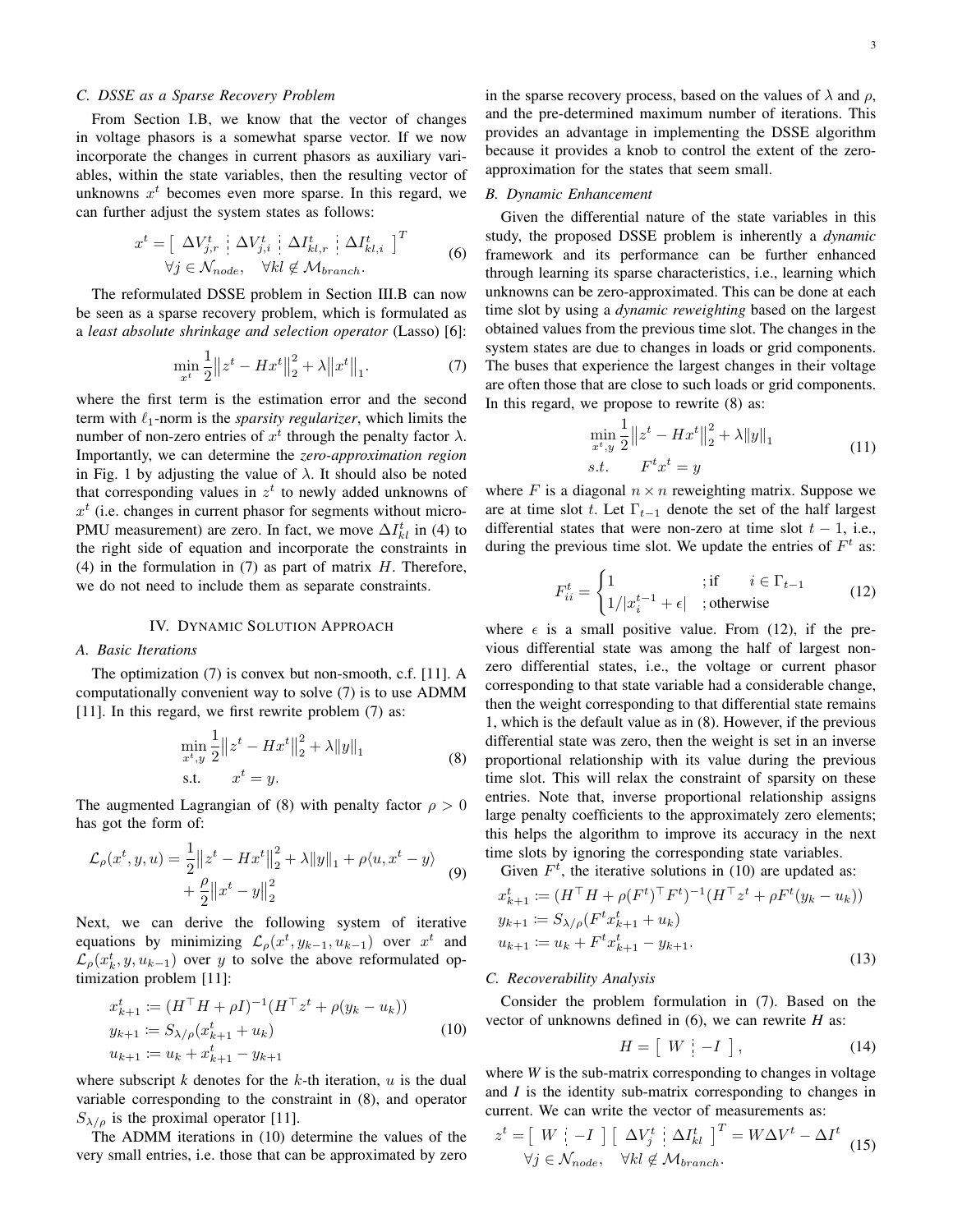

Fig. 2. Distribution of MAPE for: (a) sparse DSSE without reweight; (b) sparse DSSE with reweight; (c) WLS DSSE aided by pseudo-measurements.

From the illustrative example in Fig. 1 in Section I, we know that vector  $\Delta I^t$  is *more sparse* than vector  $\Delta V^t$ . Therefore, we can treat  $\Delta I^t$  as outliers in  $W\Delta V^t$ , which resembles the problem of  $\ell_1$  *decoding* [12]. If W is *over-determined* and has *full rank*, then under certain conditions, we can guarantee the recovery of  $\Delta V^t$  by minimizing  $|z^t - W \Delta V^t|_1$  as long as the outliers  $\Delta I^t$  are sufficiently sparse. In this regard, whether and to what extent we can guarantee the true recoverability of state variables depends on the number and location of micro-PMUs, which affect matrix  $W$ . For the example in our base case studies, *W* has about 50 useful singular vectors in a 74-dimensional space, which implies that we can resolve approximately 12 arbitrary outliers (equivalent to 12 differences in current of branches without micro-PMU measurement) in the best case and none of them in the worst case. These bounds rely on sufficient conditions for recoverability; empirical performance can be better. As we will see in the numerical case studies in the next section, the proposed DSSE method is very successful in accurately estimating the states of the system.

#### V. NUMERICAL CASE STUDIES

The performance of the proposed sparse DSSE is evaluated on IEEE 33-bus distribution test system. 2,000 Monte Carlo scenarios are constructed via MATPOWER toolbox in MAT-LAB R2017b. Each scenario includes 100 time slots which simulates transition of a scenario from initial state towards the final state. In the base cases, it is considered that the net load might change for a limited number of buses (up to three buses) toward different values, from 50% decrease to 50% increase across two successive micro-PMU reporting intervals.

In base case study, four micro-PMUs are placed on nodes 8, 20, 24, and 28. All 200,000 data samples are solved through proposed sparse DSSE without and with the weight update to investigate the effect of dynamic reweighting on the method. Also, to show the efficiency of proposed method in comparison with other existing DSSE which deal with low-observability, all data samples are run into a conventional WLS which uses the initial values of smart meters as pseudo-measurements over the whole time intervals. We have considered the mean absolute percentage error as defined in (16) to evaluate the performance of proposed method, since method assessment based on mean absolute error might be misleading due to relatively small values of voltage difference:

$$
e_{MAPE} = \frac{1}{n} \sum_{i=1}^{n} \frac{|\hat{x}_i - x_i|}{|x_i^{max}|} \times 100
$$
 (16)

where  $|x_i^{max}|$  is the largest voltage difference in each scenario.

Distribution of MAPE for each of three DSSE methods is shown in Fig. 2, which illustrates that proposed method has got a better performance over the conventional WLS aided by pseudo-measurements. The average and standard deviation of MAPE over all data samples is outlined in Tables I, which demonstrates that sparse DSSE with weight update has got the lowest average and standard deviation error.

TABLE I STATISTICAL CHARACHTERISTIC OF PROPOSED METHODS VS. CONVENTIONAL WLS AIDED BY PSEUDO-MEASUREMENTS FOR MAPE

| Method                                               | Average MAPE | STD of MAPE | Max. MAPE |
|------------------------------------------------------|--------------|-------------|-----------|
| Sparse DSSE<br>without reweight                      | 13.91%       | 5.75        | 48.21\%   |
| Sparse DSSE with<br>with reweight                    | 6.83%        | 3.23        | 30.75%    |
| Conventional WLS<br>aided by pseudo-<br>measurements | 25.33%       | 12.96       | 79.96%    |

To get a better insight on how inaccurate might be the performance of proposed method, distribution of worst case of estimation error (i.e. maximum absolute percentage voltage estimation error) over all scenarios is plotted in Fig. 3. Based on Fig. 3, the average absolute percentage error for worst case of scenarios is about 35%, which means that for a typical scenario the highest error of estimation for the voltage difference is 35% in average for a network with low-observability.

To better investigate the performance of proposed method, a sensitivity analysis is performed, wherein mean absolute percentage value of estimation error with respect to node number is investigated for three distinct micro-PMU installations (Fig. 4). In the base case (case1), wherein only four micro-PMUs are installed, the lower error along each of four laterals of 33-bus test feeder, belongs to the nodes that are equipped with micro-PMUs. As we get closer to the dead-ends, the estimation error is being increased. To investigate the effect of adding micro-PMUs at the end of laterals, a new micro-PMU is installed at node 18 (case 2) and 33 (case 3), respectively in two separate case studies. Regarding Fig.4, adding a single micro-PMU in